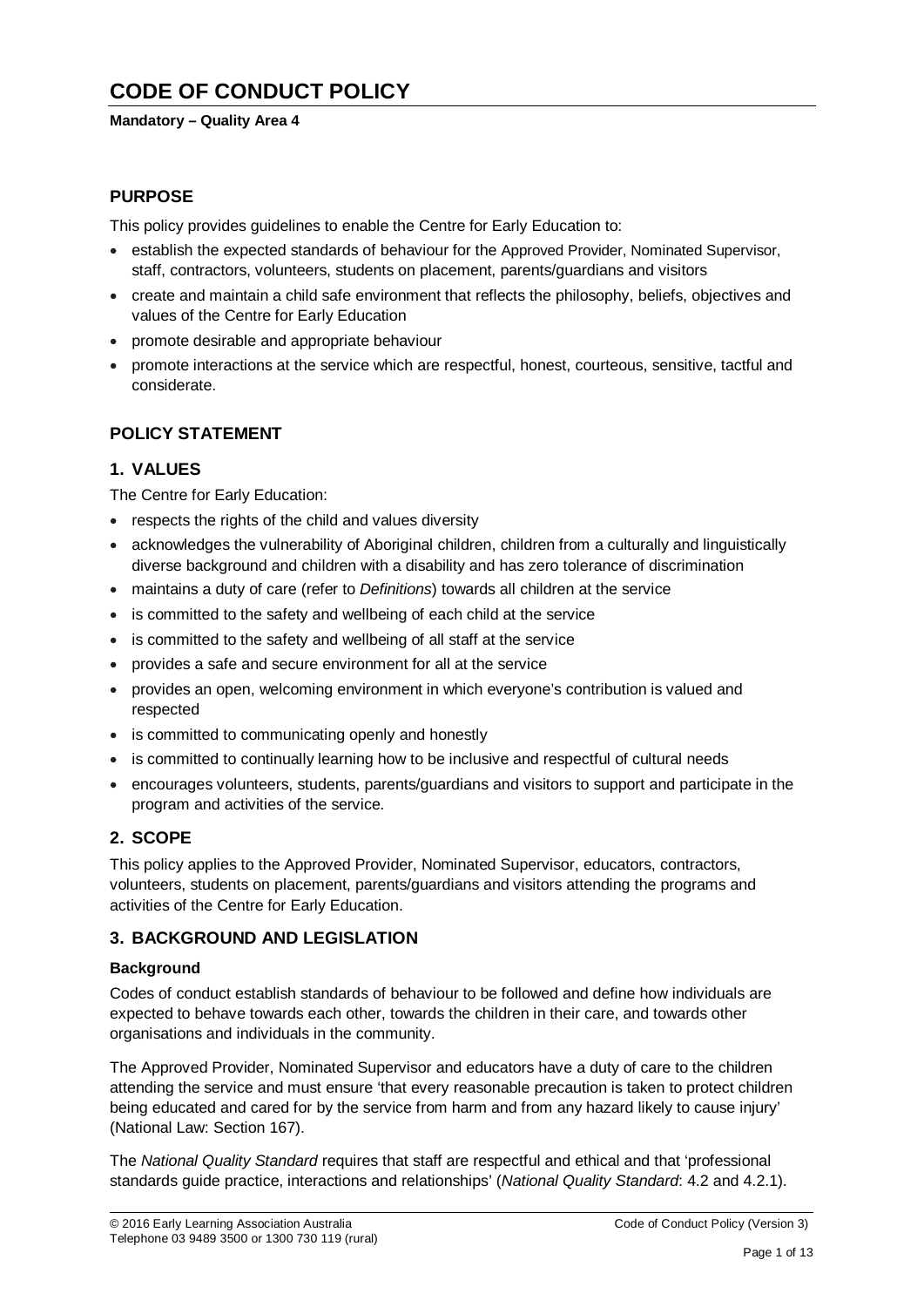Employers also have a legal responsibility to provide, as far as is practicable, a safe workplace that is free from discrimination, bullying and harassment.

Child Safe Standard 3 requires services to develop and review codes of conduct that establish clear expectations for appropriate behaviour with children including:

- how to respond to risks adults may pose to children or that children may pose to each other
- how to ensure the cultural safety of Aboriginal children and culturally and linguistically diverse children
- how to be inclusive of all children, including children with a disability.

A Code of Conduct should be informed by the service's philosophy, beliefs and values, and based on ethical principles of mutual respect, equity and fairness. Consideration should be given to the Victorian Teaching Profession *Code of Conduct and the Code of Ethics* and to the Early Childhood Australia's *Code of Ethics* in developing the code of conduct.

The Approved Provider must ensure that the Nominated Supervisor, staff, contractors, volunteers, students on placement, parents/guardians, children and others attending the programs and activities of the Centre for Early Education adhere to the expectations outlined in the Code of Conduct when communicating to and interacting with:

- children at the service and their parents and family members
- each other
- others in the community.

#### **Legislation and standards**

Relevant legislation and standards include but are not limited to:

- *[Charter of Human Rights and Responsibilities Act 2006](http://www.legislation.vic.gov.au/Domino/Web_Notes/LDMS/PubStatbook.nsf/f932b66241ecf1b7ca256e92000e23be/54d73763ef9dca36ca2571b6002428b0!OpenDocument)* (Vic)
- Child Safe Standards (Vic)
- *Children, Youth and Families Act 2005* (Vic)
- *Child Wellbeing and Safety Act 2005* (Vic)
- *Disability Discrimination Act 1992* (Cth)
- *Education and Care Services National Law Act 2010*: Sections 166, 167, 174
- *Education and Care Services National Regulations 2011*: Regulations 155, 156, 157, 175
- *Equal Opportunity Act 2010* (Vic)
- *Fair Work Act 2009* (Cth)
- Fair Work Regulations 2009 (Cth)
- National Quality Standard, Quality Area 4: Staffing Arrangements
	- − Standard 4.2: Educators, coordinators and staff members are respectful and ethical
		- −Element 4.2.1: Professional standards guide practice, interactions and relationships
- *Occupational Health and Safety Act 2004*
- *Occupational Health and Safety Regulations 2007*
- *Racial Discrimination Act 1975*
- *[Racial and Religious Tolerance Act 2001](http://www.legislation.vic.gov.au/Domino/Web_Notes/LDMS/PubLawToday.nsf/a12f6f60fbd56800ca256de500201e54/ab66aeef028f70e7ca2576400082797c%21OpenDocument)* (Vic)
- *Sex Discrimination Act 1984* (Cth)
- Victorian Institute of Teaching *The Victorian Teaching Profession Code of Conduct*
- Victorian Institute of Teaching *The Victorian Teaching Profession Code of Ethics*

The most current amendments to listed legislation can be found at:

- Victorian Legislation Victorian Law Today: [http://www.legislation.vic.gov.au](http://www.legislation.vic.gov.au/)
- Commonwealth Legislation Federal Register of Legislation:<https://www.legislation.gov.au/>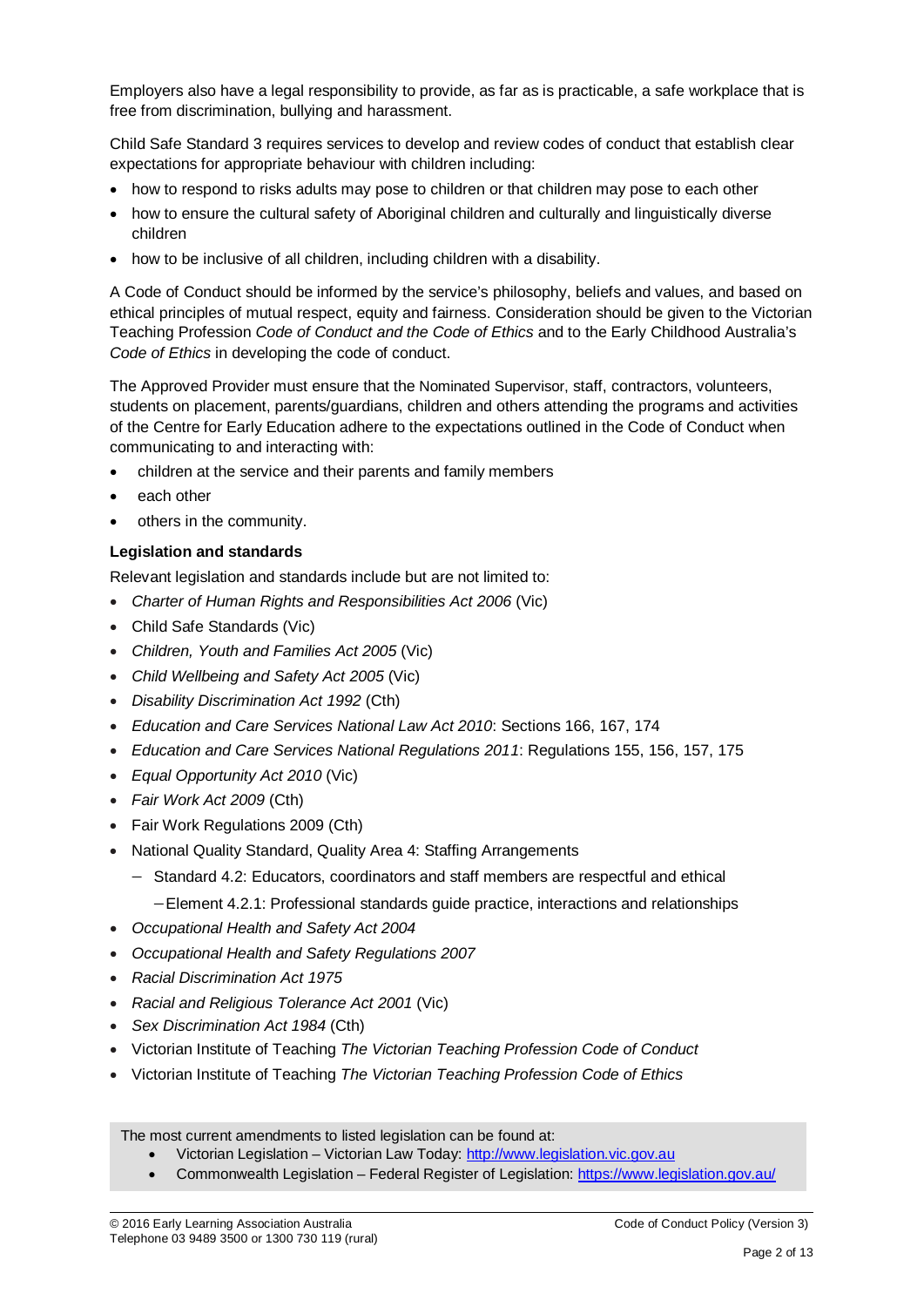# **4. DEFINITIONS**

The terms defined in this section relate specifically to this policy. For commonly used terms e.g. Approved Provider, Nominated Supervisor, Regulatory Authority etc. refer to the *General Definitions* section of this manual.

**Bullying:** Repeated verbal, physical, social or psychological behaviour that is harmful and involves the misuse of power by an individual or group towards one or more persons. Bullying occurs when one or more people deliberately and repeatedly upset or hurt another person, damage their property, reputation or social acceptance.

**Duty of care:** A common law concept that refers to the responsibilities of organisations to provide people with an adequate level of protection against harm and all reasonable foreseeable risk of injury.

**Ethical conduct:** Behavior which reflects values or a code of conduct.

**Harassment:** When someone is demeaning, derogatory or intimidating towards another person. Harassment includes:

- racial taunts
- taunts about sexual orientation or gender identity
- sexual harassment: unwelcome physical, verbal or written behaviour of a sexual nature
- repeated insulting remarks.

**Investigator:** A person/staff member assigned or organization engaged with the responsibility of investigating suspected breaches of the Code of Conduct by the Approved Provider.

**Notifiable complaint:** A complaint that alleges a breach of the Education and Care Services National Act or Regulation, or alleges that the health, safety or wellbeing of a child at the service may have been compromised. Any complaint of this nature must be reported by the Approved Provider to the secretary of DET within 24 hours of the complaint being made (Section 174(2)(b), Regulation 176(2)(b)). Written reports to DET must include:

- details of the event or incident
- the name of the person who initially made the complaint
- if appropriate, the name of the child concerned and the condition of the child, including a medical or incident report (where relevant)
- contact details of a nominated member of the Grievances Subcommittee/investigator
- any other relevant information.

Written notification of complaints must be submitted via the National Quality Agenda IT system (NQAITS): [http://www.acecqa.gov.au/national-quality-agenda-it-system.](http://www.acecqa.gov.au/national-quality-agenda-it-system) If the Approved Provider is unsure whether the matter is a notifiable complaint, it is good practice to contact DET for confirmation.

**Respect:** Demonstrating regard for the rights of individuals, for different values and points of views.

**Serious incident:** A serious incident is defined as (regulation 12):

- the death of a child
	- while being cared for by an education and care service; or
	- following an incident while being educated and cared for by an education and care service
- any incident involving serious injury or trauma to, or illness of, a child while being educated and cared for by an education and care service -
	- which a reasonable person would consider required urgent medical attention from a registered medical practitioner (examples include broken limbs or anaphylaxis reaction) attention of a registered medical practitioner; or
	- for which the child attended, or ought reasonably to have attended a hospital.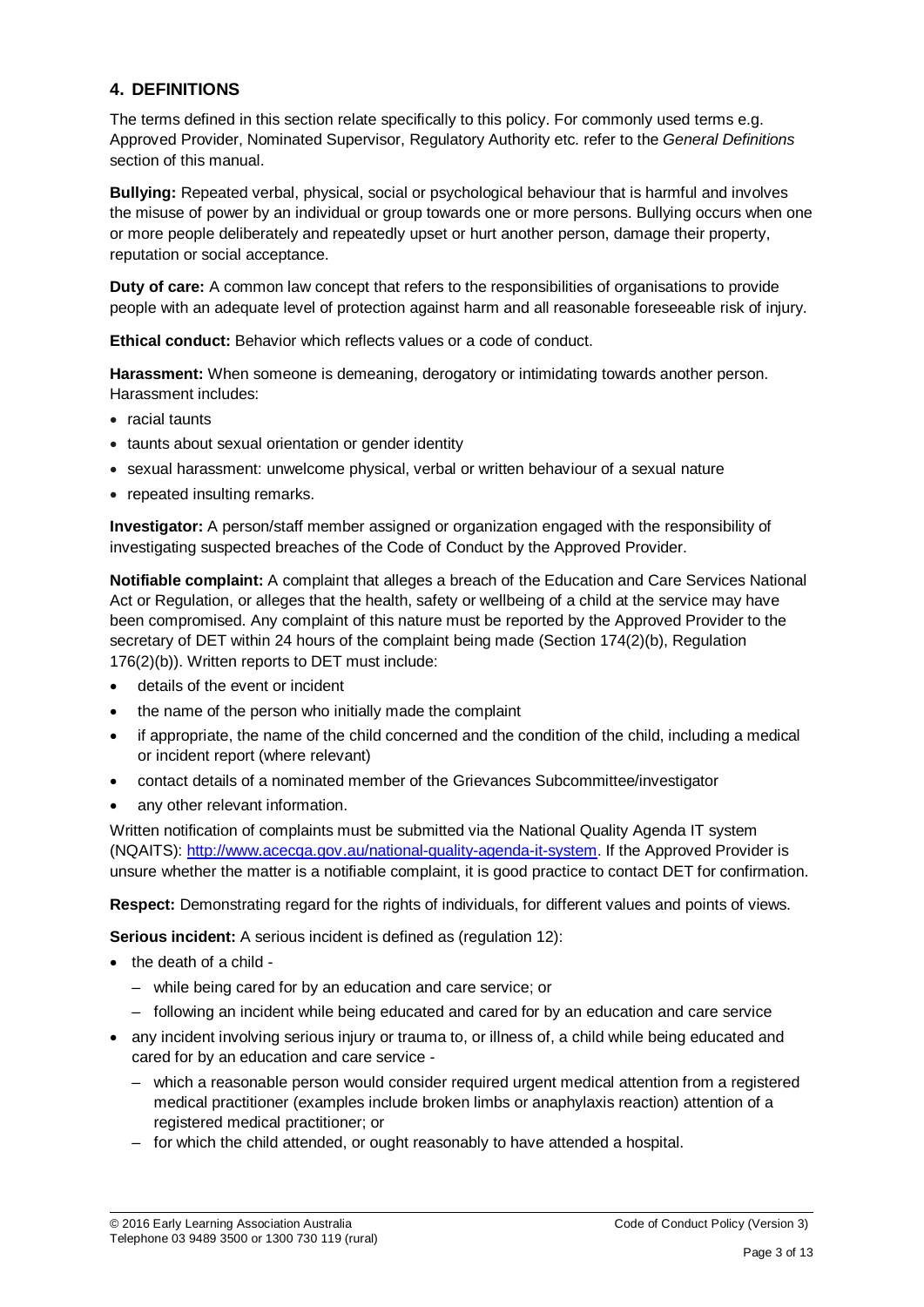- any incident where the attendance by emergency services at the education and care service premises was sought, or ought reasonably to have been sought
- any circumstances where a child being educated and cared for by an education and care service appears to be missing or cannot be accounted for;
	- appears to have been taken or removed from the education and care services premises in a manner that contravenes National Regulations;
	- is mistakenly locked in or locked out of the education and care service premises or any part of the premises.

The Regulatory Authority must be notified of a serious incident (section 174(2)(a)) **in writing in the case of:**

- the death of a child, as soon as practicable but within 24 hours of the death, or the time that the person becomes aware of the death
- any other serious incident, within 24 hours of the incident or the time that the person becomes aware of the incident

Written notification of serious incidents must be submitted via the ACECQA portal using the appropriate forms at [http://acecqa.gov.au/notifications.](http://acecqa.gov.au/notifications)

**Support:** Work in a co-operative and positive manner.

# **5. SOURCES AND RELATED POLICIES**

#### **Sources**

- Early Childhood Australia, *Code of Ethics*: [www.earlychildhoodaustralia.org.au](http://www.earlychildhoodaustralia.org.au/)
- United Nations, *The Universal Declaration of Human Rights*: [http://www.un.org/en/universal](http://www.un.org/en/universal-declaration-human-rights/)[declaration-human-rights/](http://www.un.org/en/universal-declaration-human-rights/)
- United Nations, *Convention on The Rights of the Child*:<http://www.unicef.org/crc/>
- Victoria Legal Aid: [www.legalaid.vic.gov.au](http://www.legalaid.vic.gov.au/)
- Victorian Institute of Teaching The Victorian Teaching Profession Code of Conduct and Code of Ethics: [http://www.vit.vic.edu.au](http://www.vit.vic.edu.au/)

#### **Related policies**

- *Child Safe (formerly Child Protection) Policy*
- *Complaints and Grievances Policy*
- *Delivery and Collection of Children Policy*
- *Interactions with Children Policy*
- *Occupational Health and Safety Policy*
- *Privacy and Confidentiality Policy*
- *Relaxation and Sleep Policy*
- *Staffing Policy*

# **RESPONSIBILITIES**

#### **The Approved Provider is responsible for:**

- providing a safe environment for staff, contractors, volunteers, students on placement, parents/guardians, children and others attending the programs and activities of the Centre for Early Education
- providing guidance through leadership and by being a positive role model
- developing and updating/ reviewing codes of conduct for the Centre for Early Education in collaboration with the Nominated Supervisor, staff, parents/guardians, children and others involved with the service (refer to Attachments 1 and 3)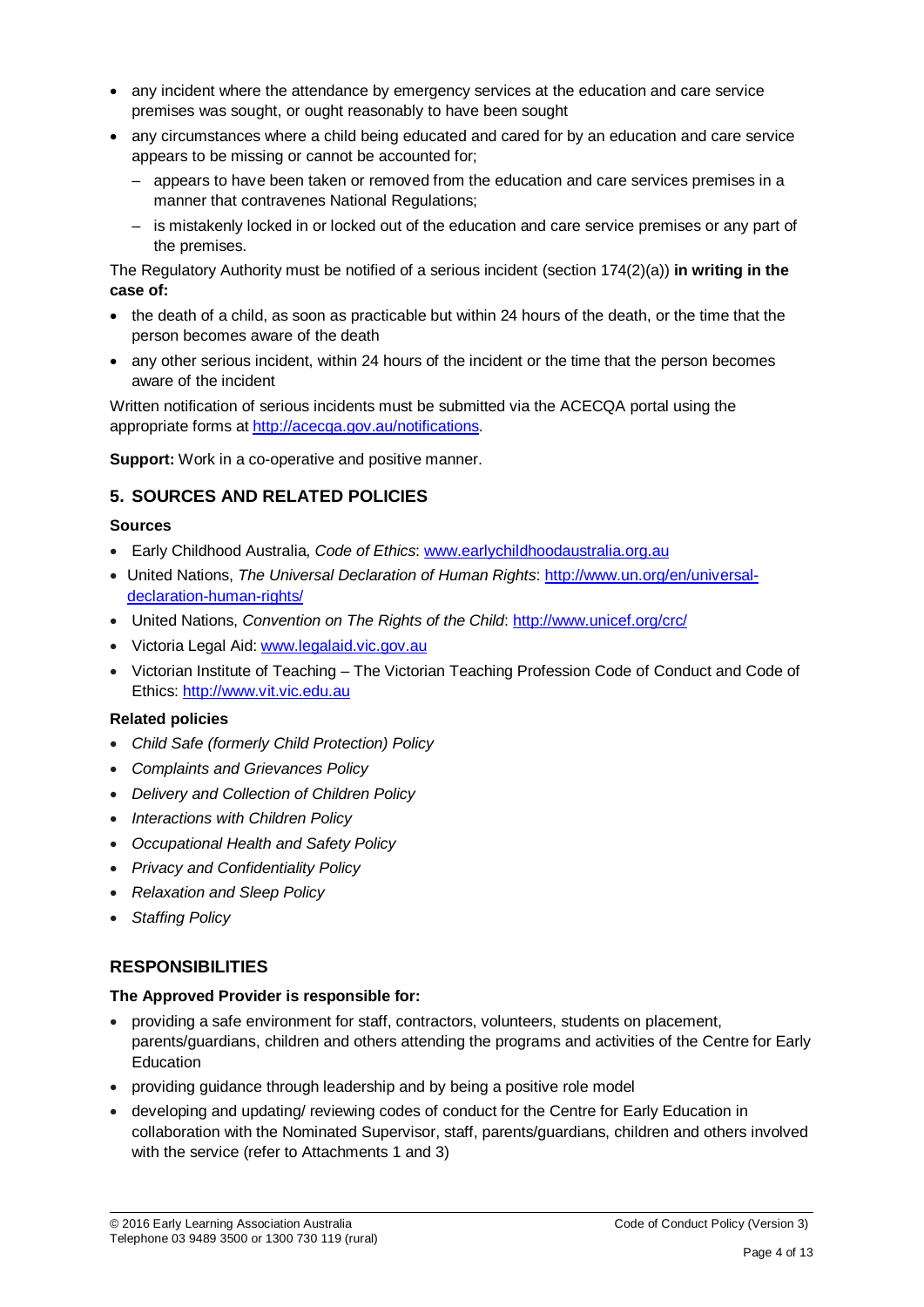- ensuring that staff, volunteers, students and parents/guardians are provided with a copy of this policy on employment, engagement or enrolment at the service and that the current codes of conduct are publicly displayed and promoted to everyone including contractors and visitors
- ensuring that staff complete and sign the *Code of Conduct Acknowledgement* (refer to Attachment 2) and that these are filed with individual staff records upon engagement in the service
- ensuring that the codes of conduct are regularly discussed at staff meetings to reinforce expectations
- developing a culture of accountability within the service for complying with the code(s) of conduct and being prepared to respond when behavioural expectations are not adhered to
- ensuring that all children being educated and cared for at the Centre for Early Education are protected from harm and any hazard likely to cause injury (National Law: Section 167) and that the children know who to speak to about any concerns and that their concerns are followed-up
- working with the Nominated Supervisor, staff, students, volunteers, parents/guardians and others at the service to provide an environment that encourages positive interactions, supports constructive feedback and holds one another to the codes of conduct
- ensuring that parents/guardians of a child attending the service can enter the service premises at any time that the child is being educated and cared for, except where this may pose a risk to the safety of children or staff, or conflict with any duty of care of the Approved Provider, Nominated Supervisor or educators under the Law (Regulation 157)
- ensuring that contractors, volunteers, parent/guardians, students or visitors at the service are not placed in a situation where they are left alone with a child
- respecting individual abilities, needs, cultural practices and beliefs in all interactions, both verbal and non-verbal
- notifying DET in writing within 24 hours of a serious incident (refer to *Definitions*) or of a notifiable complaint (refer to *Definitions*) at the service (National Law: Sections 174(2)(b) and 174(4), National Regulations: Regulations 175(2)(c) and 176(2)(b)) via the NQAITS
- referring notifiable complaints (refer to *Definitions*), grievances or complaints that are unable to be resolved appropriately and in a timely manner to the Grievances Subcommittee/investigator (refer to *Complaints and Grievances Policy*)
- activating the *Complaints and Grievances Policy* on notification of a breach of the *Code of Conduct Policy*
- taking appropriate disciplinary or legal action, or reviewing the terms of employment in the event of misconduct or a serious breach of the *Code of Conduct Policy*
- contacting Police in an emergency situation where it is believed that there is an immediate risk, such as when violence has been threatened or perpetrated or where sexual abuse or grooming is suspected as outlined in the *Child Safe (formerly Child Protection) Policy*.

# **The Nominated Supervisor is responsible for:**

- ensuring that the children educated and cared for at the Centre for Early Education are protected from harm and from any hazard likely to cause injury (National Law: Section 167)
- providing guidance through their leadership and by being a positive role model
- assisting the Approved Provider to develop codes of conduct for staff and parents/guardians, students, contractors, volunteers and visitors (refer to Attachments 1 and 3 for samples)
- completing and signing the *Code of Conduct Acknowledgement* for staff (refer to Attachment 2)
- adhering to the Code of Conduct for staff at all times
- informing the Approved Provider in the event of a serious incident (refer to *Definitions*), of a notifiable complaint (refer to *Definitions*) or of a breach of the *Code of Conduct Policy*
- contacting Police in an emergency situation where it is believed that there is an immediate risk, such as when violence has been threatened or perpetrated, or where sexual abuse or grooming is suspected as outlined in the *Child Safe (formerly Child Protection) Policy*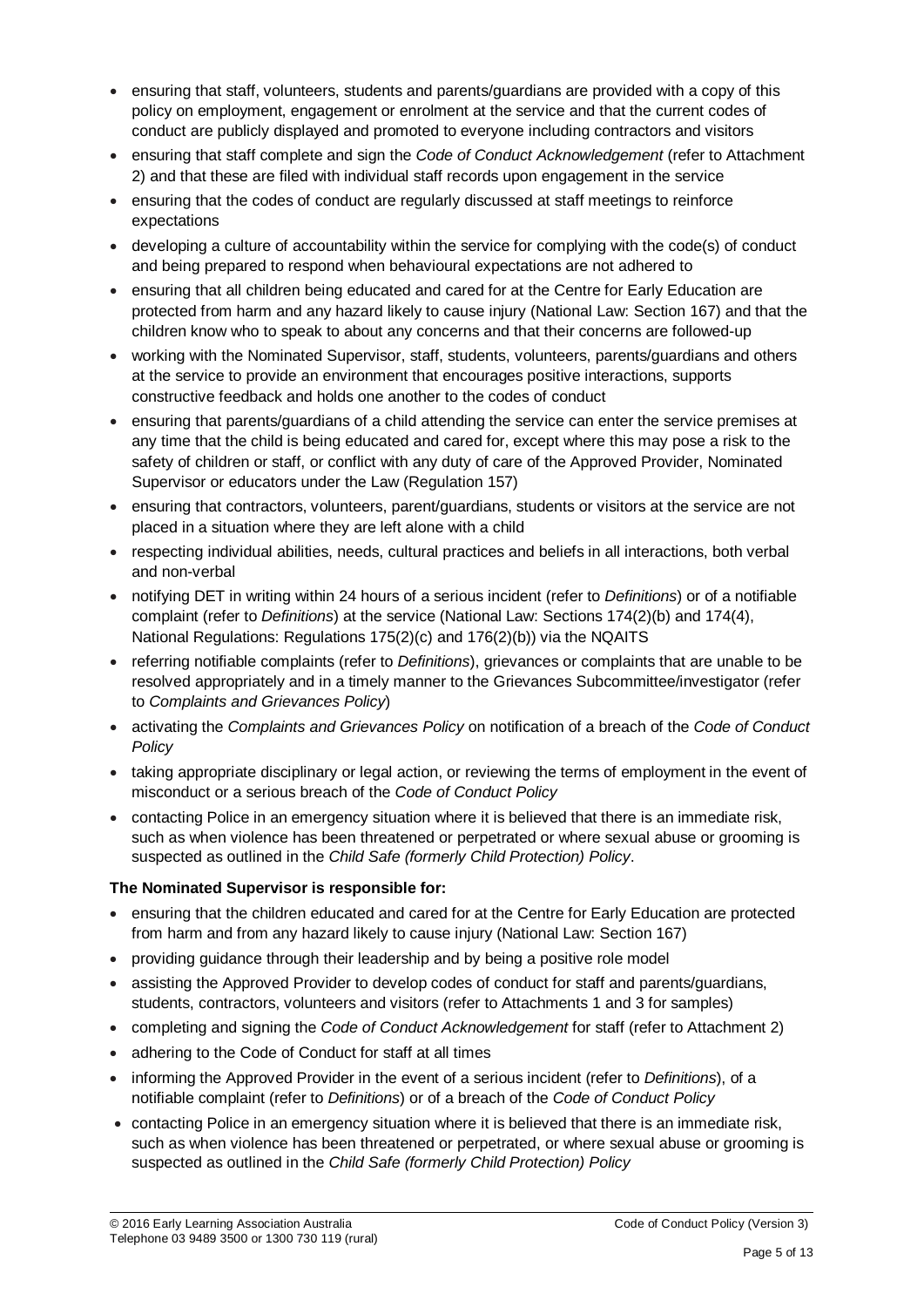- working with the Approved Provider, staff, students, volunteers, parents/guardians and others at the service to provide an environment that encourages positive interactions, supports constructive feedback and holds one another to the codes of conduct
- ensuring that parents/guardians, students and volunteers sign the code of conduct (refer to Attachment 4)
- ensuring that parents/guardians of a child attending the service can enter the service premises at any time that the child is being educated and cared for, except where this may pose a risk to the safety of children or staff, or conflict with any duty of care of the Approved Provider, Nominated Supervisor or educators under the Law (Regulation 157)
- developing practices and procedures to ensure that parent/guardians, students, contractors, volunteers or visitors at the service, are not placed in a situation where they are left alone with a child
- respecting individual abilities, needs, cultural practices and beliefs in all interactions, both verbal and non-verbal
- understanding and accepting that serious breaches of this code will be deemed misconduct and may lead to disciplinary or legal action, or a review of their employment.

#### **All staff are responsible for:**

- assisting the Approved Provider to develop a code of conduct for staff (refer to Attachment 1)
- completing and signing the *Code of Conduct Acknowledgement* (refer to Attachment 2)
- adhering to the code of conduct for staff (refer to Attachment 1) at all times
- providing guidance to students, volunteers, parents/guardians, students and visitors through positive role modelling and, when appropriate, clear and respectful directions
- working with the Approved Provider, Nominated Supervisor, their colleagues, students, volunteers, parents/guardians and others at the service to provide an environment that encourages positive interactions, supports constructive feedback and holds one another to the codes of conduct
- ensuring that parents/guardians, students, contractors, volunteers and visitors at the service are not placed in a situation where they are left alone with a child
- informing the Approved Provider in the event of a serious incident (refer to *Definitions*), of a notifiable complaint (refer to *Definitions*) or of a breach of the *Code of Conduct Policy*
- contacting Police in an emergency situation where it is believed that there is an immediate risk, such as when violence has been threatened or perpetrated or where sexual abuse or grooming is suspected as outlined in the *Child Safe (formerly Child Protection) Policy*.
- respecting individual abilities, needs, cultural practices and beliefs in all interactions, both verbal and non-verbal
- understanding and accepting that serious breaches of this code will be deemed misconduct and may lead to disciplinary or legal action, or a review of their employment.

#### **Parents/guardians are responsible for:**

- reading the *Code of Conduct Policy*
- completing and signing the Code of Conduct for parents/guardians (refer to Attachments 3 and 4)
- abiding by the Code of Conduct for parents/guardians
- complying with all policies of the service.

#### **Students, contractors, volunteers and visitors while at the service, are responsible for following this policy and its procedures.**

# **EVALUATION**

In order to assess whether the values and purposes of the policy have been achieved, the Approved Provider will:

• regularly seek feedback from everyone affected by the policy regarding its effectiveness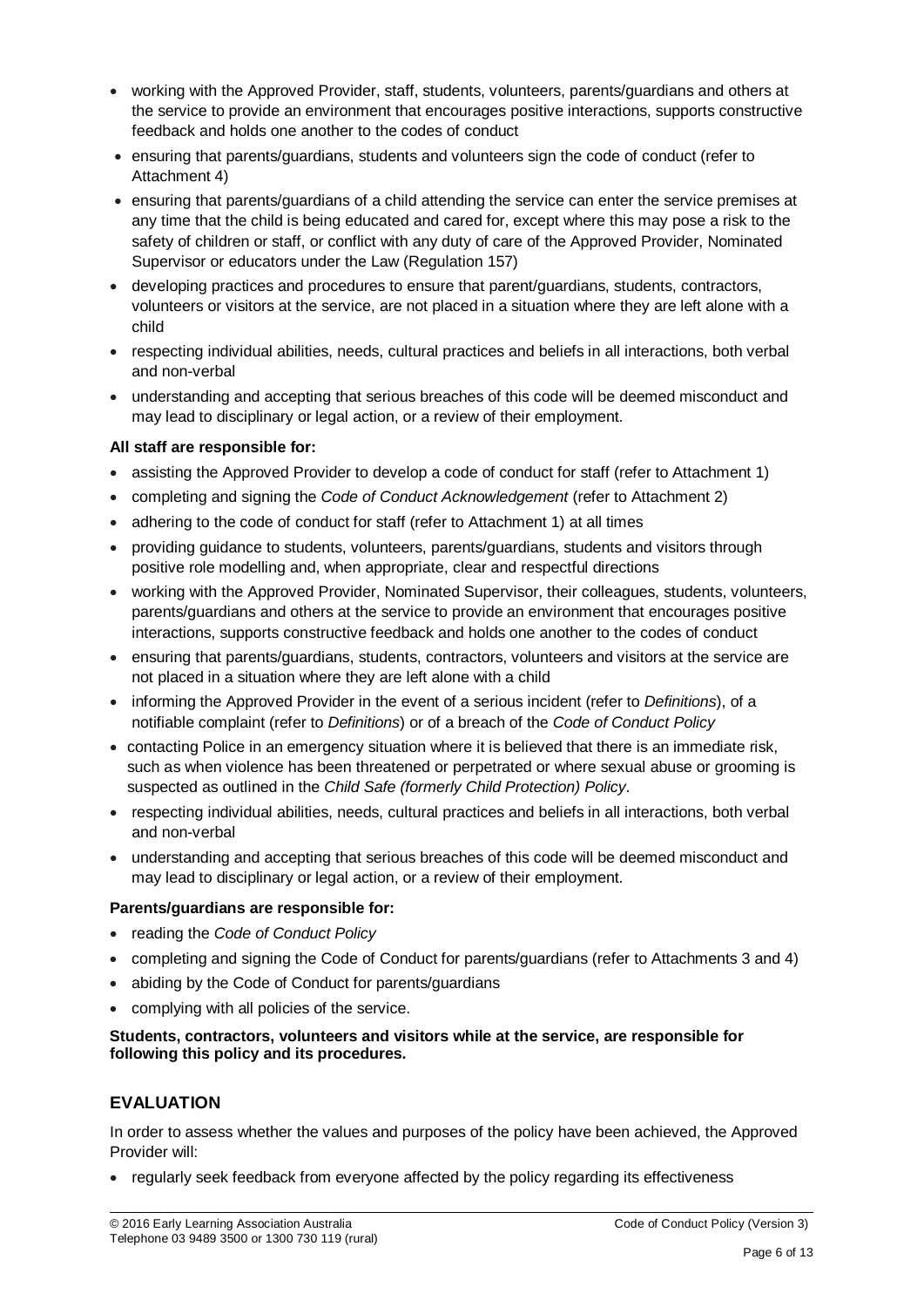- monitor the implementation, compliance, complaints and incidents in relation to this policy
- assess whether a satisfactory resolution has been achieved in relation to issues arising from this policy
- keep the policy up to date with current legislation, research, policy and best practice
- revise the policy and procedures as part of the service's policy review cycle, or as required
- notify parents/guardians at least 14 days before making any changes to this policy or its procedures.

# **ATTACHMENTS**

- Attachment 1: Sample Code of Conduct for Approved Provider, Nominated Supervisor and all staff
- Attachment 2: Code of Conduct Acknowledgement for staff
- Attachment 3: Sample Code of Conduct for parents/guardians, students, contractors and volunteers
- Attachment 4: Code of Conduct Acknowledgement for parents/guardians, students, contractors and volunteers

# **AUTHORISATION**

This policy was adopted by the Approved Provider of the Centre for Early Education on 17.07.16.

# **REVIEW DATE:** 18.07.2019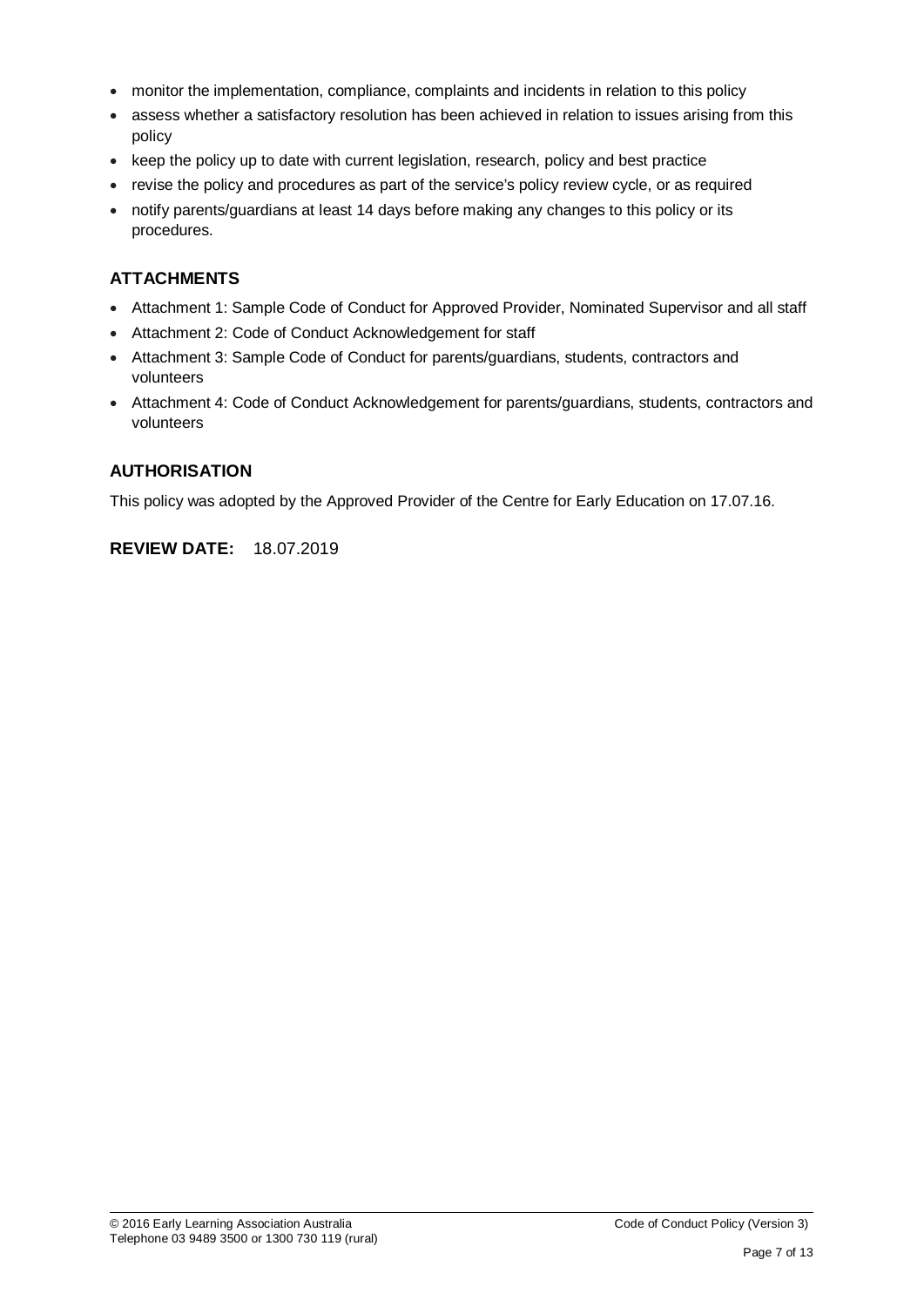# **ATTACHMENT 1 Code of conduct for the Approved Provider, Nominated Supervisor and all staff[1](#page-7-0)**

The Approved Provider, Nominated Supervisor and all staff at the Centre for Early Education are responsible for promoting the safety and wellbeing of children and their families by:

welcoming all children and their families and being inclusive

- treating everyone with respect, including listening to and valuing their ideas and opinions
- contributing to a culture of child safety
- adhering to the *Child Safe (formerly Child Protection) Policy* and all other policies
- taking all reasonable steps to protect children from abuse
- respecting the privacy of children and their families, and only disclosing information to people who have a need to know as required under the *Privacy and Confidentiality Policy*
- reporting and acting on any breaches of this Code of Conduct, complaints or concerns.

#### **Professional responsibilities**

The Approved Provider, Nominated Supervisor and all staff demonstrate our commitment to our professional responsibilities by:

undertaking duties in a competent, timely and responsible way

- ensuring our knowledge and expertise is up to date and relevant to our roles
- being aware of the role of other professionals and agencies and working collaboratively and within the limits of our professional expertise
- understanding and complying with legal obligations in relation to:
	- − discrimination, harassment and vilification
	- − negligence
	- − grooming
	- − disclosure of child sexual abuse
	- − protection of a child from child sexual abuse
	- − mandatory reporting
	- − privacy and confidentiality
	- − occupational health and safety, including emergency evaluation procedures
	- − raising any complaints or grievances in accordance with the Complaints and Grievances Policy
	- − maintaining teacher registration and Working with Children checks as applicable.
- raising any complaints or grievances in accordance with the *Complaints and Grievances Policy.*

#### **Relationships with children**

The Approved Provider, Nominated Supervisor and all staff at the Centre for Early Education demonstrate our commitment to high-quality education and care for children by:

- encouraging children to express themselves and their opinions
- allowing children to undertake experiences that develop self-reliance and self-esteem
- maintaining a safe environment for children
- being a positive role model at all times
- speaking to children in an encouraging and positive manner

<span id="page-7-0"></span> <sup>1</sup> This attachment was informed by the Victorian Institute of Teaching's *The Victorian Teaching Profession Code of Conduct* and *A Guide for Creating A Child Safe Organisation*, available from the Commission for Children and Young People (refer to *Sources)*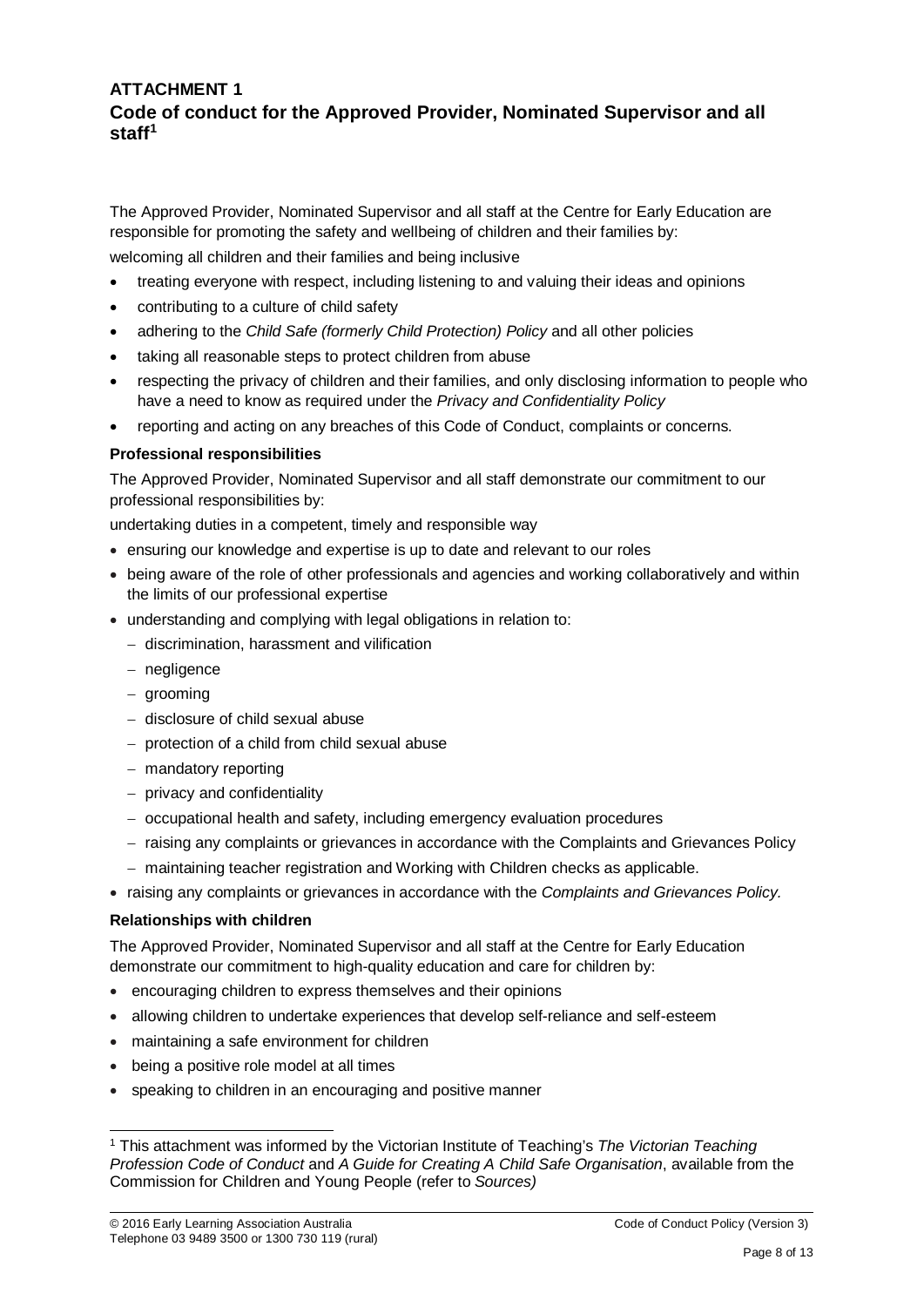- giving each child positive guidance and encouraging appropriate behaviour
- providing opportunities for children to interact and develop respectful and positive relationships with each other, and with other staff members and volunteers at the service
- regarding all children equally, and with respect and dignity
- having regard to their cultural values and supporting them to express their culture
- respecting individual difference including age, physical and intellectual development, and catering for the abilities of each child at the service
- working with children in an open and transparent way by informing other staff about the work being done with children
- encouraging and assisting children to undertake activities of a personal nature for themselves e.g. toileting and changing clothes
- informing children if physical contact is required for any purpose, asking them if they are comfortable with this interaction and complying with the *Interactions with Children policy*.

#### **Relationships with parents/guardians and families**

In our relationships with parents/guardians and families, the Approved Provider, Nominated Supervisor and all staff demonstrate our commitment to collaboration by:

- working collaboratively with parents/guardians and families
- considering the perspective of parents/guardians and families when making decisions that impact on the education and care of their child
- communicating with parents/guardians and families in a timely and sensitive manner
- responding to concerns expressed by parents/guardians and families in a timely and appropriate manner.

#### **Relationships with employer and between colleagues**

In relationships with the Approved Provider, Nominated Supervisor and between colleagues, staff demonstrate collegiality by:

- encouraging others to act in accordance with this Code of Conduct and taking action when they observe behaviours which are outside of the Code of Conduct
- developing relationships based on mutual respect, equity and fairness
- working in partnership in a courteous, respectful and encouraging manner
- valuing the input of others
- sharing expertise and knowledge in appropriate forums, and in a considered manner
- respecting the rights of others as individuals
- giving encouraging and constructive feedback, and respecting the value of different professional approaches
- being prepared to have difficult conversations and use constructive processes to address differences of opinion.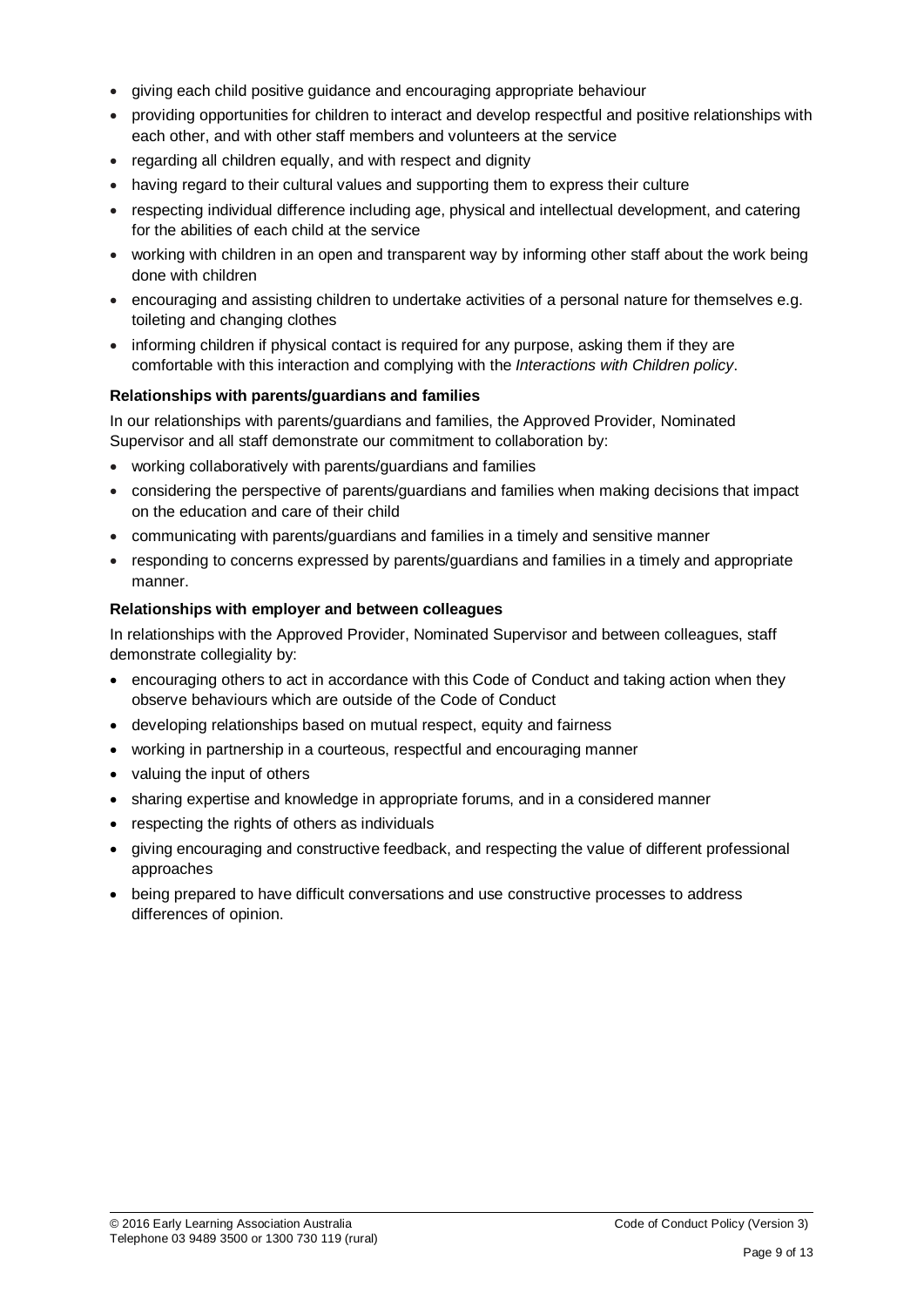# **ATTACHMENT 2 Code of Conduct Policy Acknowledgement for staff**

I hereby acknowledge that on [Date], I received a copy of the *Code of Conduct Policy* for the Centre for Early Education.

I have read the policy and I understand its contents.

I commit to abiding by the Code of Conduct and fulfilling my responsibilities as outlined in this policy whilst working at the Centre for Early Education.

I understand that the Approved Provider will address any breach of this policy, and that any *serious* breach could lead to disciplinary or legal action.

| Signature         | Name (please print) | Date |
|-------------------|---------------------|------|
| Witness signature | Name (please print) | Date |

Thank you for your contribution to making the Centre for Early Education an open, safe, welcoming and friendly environment.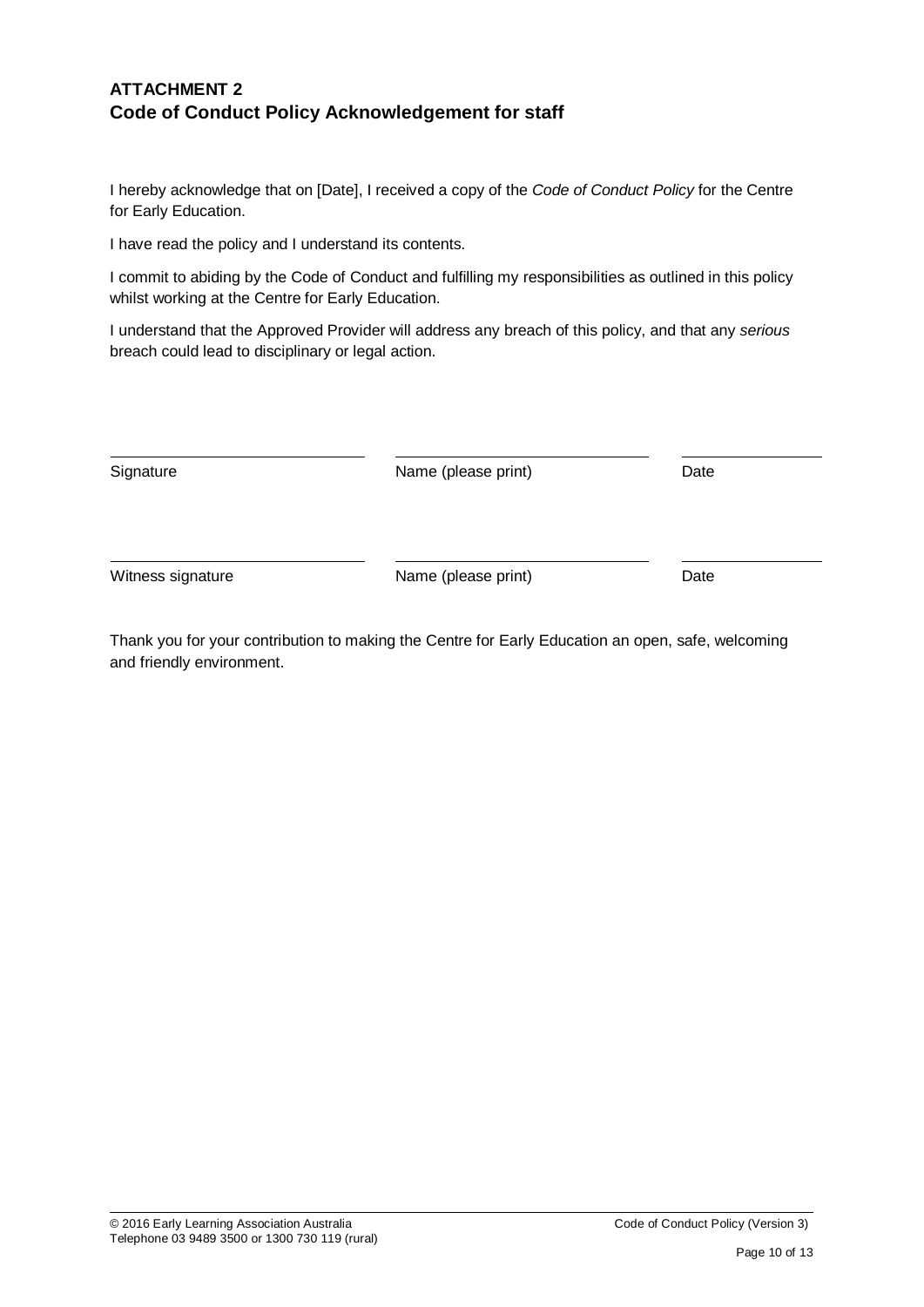# **ATTACHMENT 3 Code of conduct for parents/guardians, students, volunteers, contractors and visitors**

I commit to contributing to creating an environment at the Centre for Early Education that:

- respects the rights of the child and values diversity
- acknowledges the vulnerability of Aboriginal children, children from a culturally and linguistically diverse background and children with a disability and has zero tolerance of discrimination
- maintains a duty of care (refer to *Definitions*) towards all children at the service
- is committed to the safety and wellbeing of each child at the service
- is committed to the safety and wellbeing of all staff at the service
- provides a safe and secure environment for all at the service
- provides an open, welcoming environment in which everyone's contribution is valued and respected
- is committed to communicating openly and honestly
- is committed to continually learning how to be inclusive and respectful of cultural needs
- encourages parents/guardians, volunteers, students and community members to support and participate in the program and activities of the service.

#### **Relationships with children**

In our relationships with children, I commit to:

- being a positive role model at all times
- encouraging children to express themselves and their opinions
- allowing children to undertake experiences that develop self-reliance and self-esteem
- maintaining a safe environment for children
- speaking to children in an encouraging and positive manner
- giving each child positive guidance and encouraging appropriate behaviour
- regarding all children equally, and with respect and dignity
- having regard to each child's cultural values
- respecting individual difference including age, physical and intellectual development, and catering for the abilities of each child at the service.

#### **Relationships with the Approved Provider, Nominated Supervisor, staff and others**

In my relationships with the Approved Provider, Nominated Supervisor, staff, other parents/guardians, volunteers and visitors I commit to:

- reading and abiding by the *Code of Conduct Policy*
- developing relationships based on mutual respect
- working in partnership in a courteous, respectful and encouraging manner
- valuing the input of others
- sharing our expertise and knowledge in a considered manner
- respecting the rights of others as individuals
- giving encouraging and constructive feedback, and respecting the value of different professional approaches
- respecting the privacy of children and their families and only disclosing information to people who have a need to know as required under the Privacy and Confidentiality policy
- following the directions of staff at all times
- treating the kindergarten environment with respect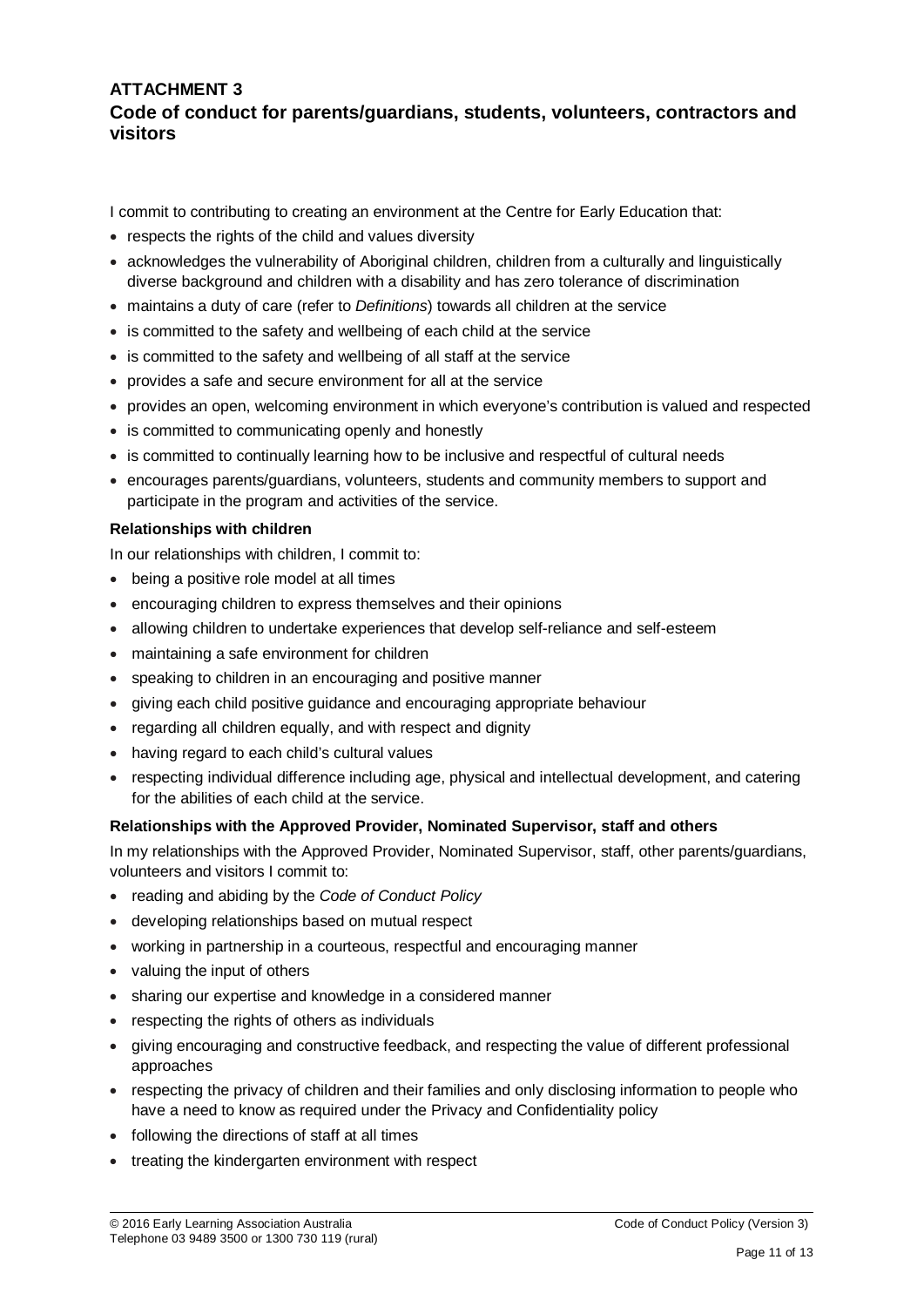- raising any concerns, including concerns about safety, as soon as possible with staff to ensure that they can be resolved efficiently
- raising any complaints or grievances in accordance with the *Complaints and Grievances Policy.*